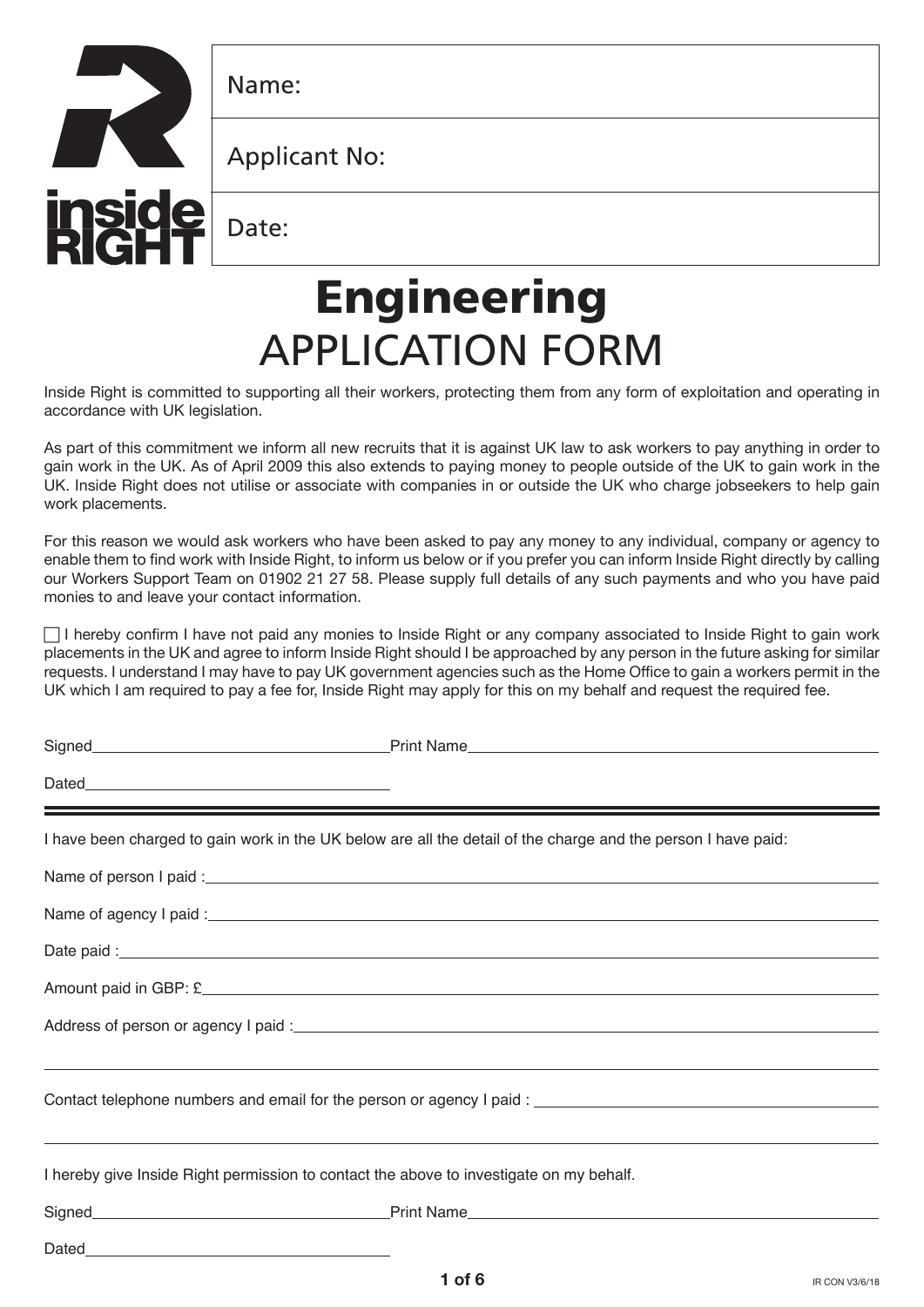# Personal Details MANDATORY, PLEASE COMPLETE ALL SECTIONS IN BLOCK CAPITALS

| Email address: ____________<br>Your Payslip will be emailed to this address. | <u> 1989 - Johann Harry Harry Harry Harry Harry Harry Harry Harry Harry Harry Harry Harry Harry Harry Harry Harry</u>                                       |
|------------------------------------------------------------------------------|-------------------------------------------------------------------------------------------------------------------------------------------------------------|
|                                                                              |                                                                                                                                                             |
|                                                                              |                                                                                                                                                             |
|                                                                              |                                                                                                                                                             |
|                                                                              |                                                                                                                                                             |
|                                                                              |                                                                                                                                                             |
| <b>National Insurance Number:</b>                                            |                                                                                                                                                             |
| Do you hold a full current UK driving licence?                               | YES <sup>I</sup><br><b>NO</b>                                                                                                                               |
|                                                                              |                                                                                                                                                             |
| car $\Box$<br>Do you have regular use of a                                   | motorcycle $\Box$<br>bicycle $\Box$                                                                                                                         |
| Are you a Student?<br>YES  <br><b>NO</b>                                     |                                                                                                                                                             |
|                                                                              | Nationality (this information is required by The Employment Agencies Act): [149] Mationality (this information is required by The Employment Agencies Act): |
| To be completed by non-British and non-EEA nationals only                    |                                                                                                                                                             |
|                                                                              |                                                                                                                                                             |
| Do you require a work permit? YES $\Box$<br>NO <sub>l</sub>                  |                                                                                                                                                             |
|                                                                              |                                                                                                                                                             |
| <b>Banking Details</b>                                                       |                                                                                                                                                             |
|                                                                              |                                                                                                                                                             |
|                                                                              |                                                                                                                                                             |
|                                                                              |                                                                                                                                                             |
| Is this your personal account ? $YES$ $\Box$ NO $\Box$                       | Pay Type: PAYE   Third Party   Ltd Company                                                                                                                  |
|                                                                              |                                                                                                                                                             |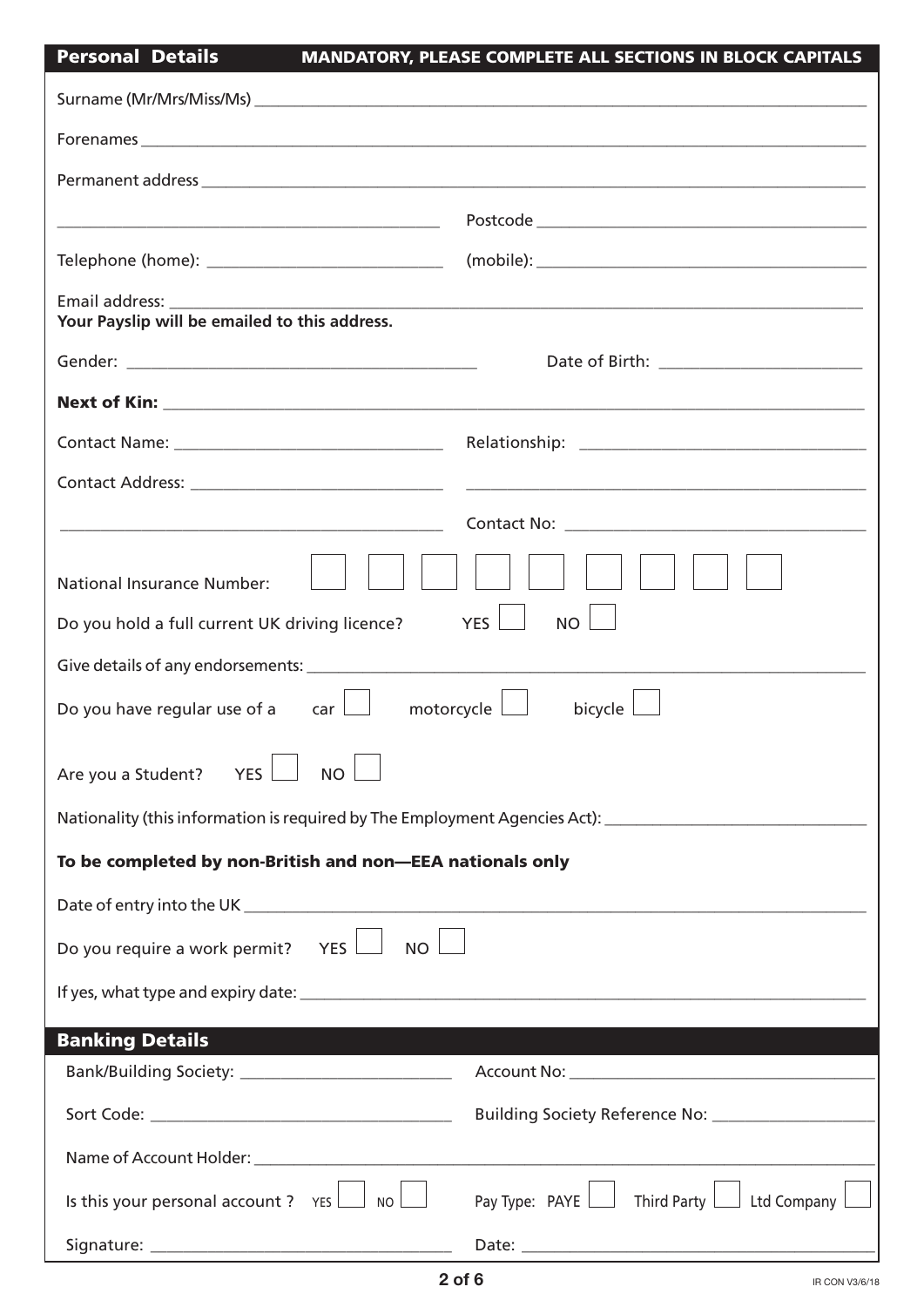## Work Requirements

## Work you are prepared to carry out: (Please tick)

| <b>Bricklayer</b>      | Carpenter    | Electrician   | Dryline                  |
|------------------------|--------------|---------------|--------------------------|
| Plumber                | Painter      | Plasterer     | Labourer                 |
| Joiner                 | Steel Fixer  | Foreman       | <b>Ground Worker</b>     |
| <b>Plant Operative</b> | Site Manager | Site Engineer | <b>Contracts Manager</b> |
| Other                  |              |               |                          |

## Please indicate days and hours that would suit you best: (Please tick)

| <b>MON</b>  | <b>UES</b><br>- | <b>WED</b> | тн | IURS | <b>FRI</b> | SAT |      | <b>SUN</b>           |  |
|-------------|-----------------|------------|----|------|------------|-----|------|----------------------|--|
| <b>DAYS</b> |                 | :VENINGS   |    | NIG' |            | ٦   | -INC | <b>SHIFTS</b><br>. . |  |

Other information relevant to your application: \_\_\_\_\_\_\_\_\_\_\_\_\_\_\_\_\_\_\_\_\_\_\_\_\_\_\_\_\_\_\_\_

## Qualifications & Experience

### Professional Qualifications

| Membership Grade | Was Membership gained by examination | Date |
|------------------|--------------------------------------|------|
|                  |                                      |      |
|                  |                                      |      |
|                  |                                      |      |
|                  |                                      |      |
|                  |                                      |      |
|                  |                                      |      |

### Further/Secondary Education

| Name of School/College | Subject | Qualification (GCE, CSE, GCSE etc.) | Grade | Date |
|------------------------|---------|-------------------------------------|-------|------|
|                        |         |                                     |       |      |
|                        |         |                                     |       |      |
|                        |         |                                     |       |      |
|                        |         |                                     |       |      |

## Employment History

## Previous Employer

| Name of Previous Employers | Position Held | To | From | Salary/Rate of Pay | <b>Reason For Leaving</b> |
|----------------------------|---------------|----|------|--------------------|---------------------------|
|                            |               |    |      |                    |                           |
|                            |               |    |      |                    |                           |
|                            |               |    |      |                    |                           |

#### Recent Assignments

| Agency | Client | Contact | Job Type | Pay Rate |
|--------|--------|---------|----------|----------|
|        |        |         |          |          |
|        |        |         |          |          |
|        |        |         |          |          |
|        |        |         |          |          |
|        |        |         |          |          |
|        |        |         |          |          |
|        |        |         |          |          |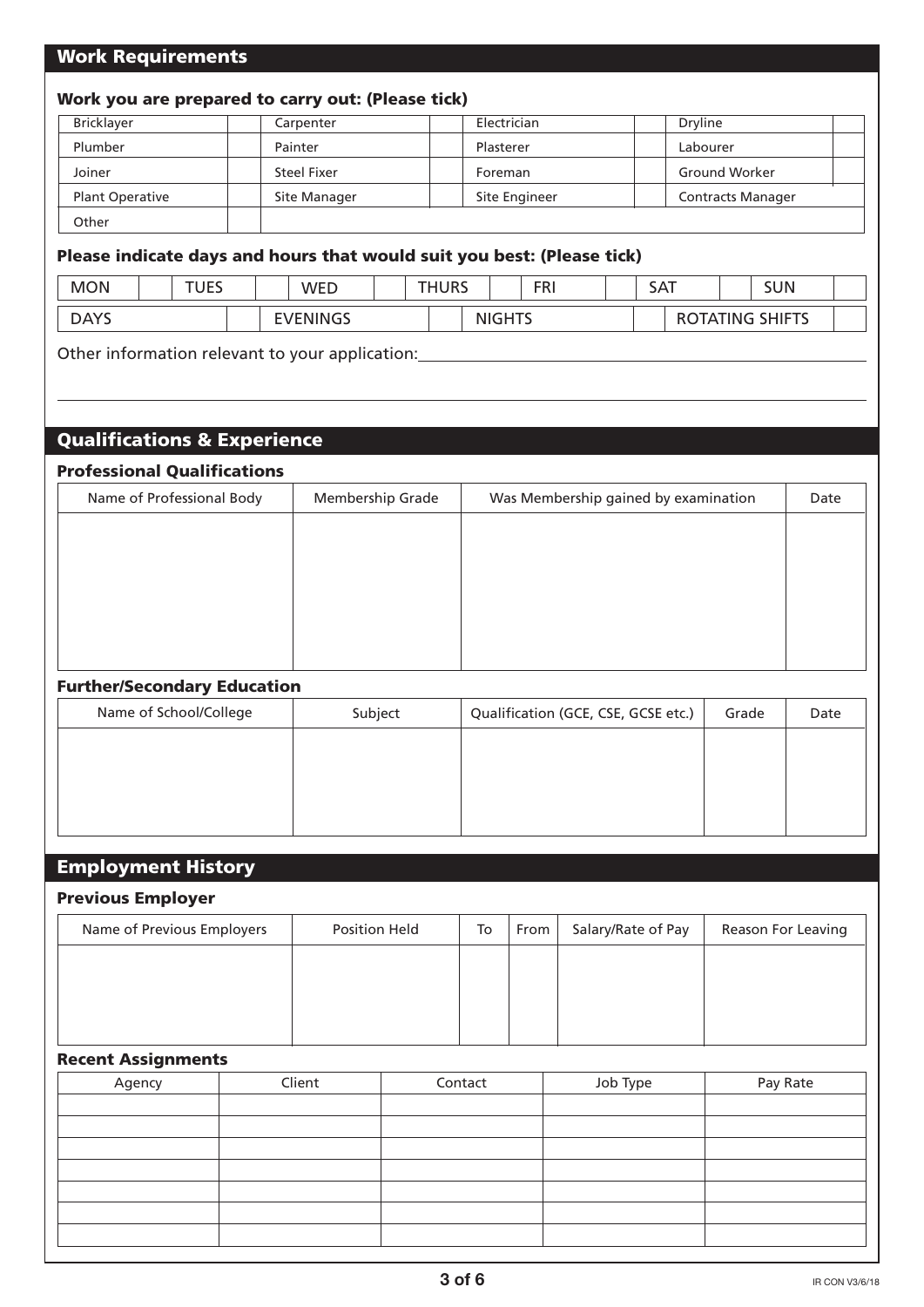| This information will be used to identify appropriate opportunities for you and NOT as a short listing tool in the recruitment process                                                                                                                                                                                                                                                                                                                                                                                                                                                 |                                                                                                                                                                                                                               |  |  |  |  |  |  |  |
|----------------------------------------------------------------------------------------------------------------------------------------------------------------------------------------------------------------------------------------------------------------------------------------------------------------------------------------------------------------------------------------------------------------------------------------------------------------------------------------------------------------------------------------------------------------------------------------|-------------------------------------------------------------------------------------------------------------------------------------------------------------------------------------------------------------------------------|--|--|--|--|--|--|--|
| If yes, please give details                                                                                                                                                                                                                                                                                                                                                                                                                                                                                                                                                            | Do you hold a Disclosure and Barring Service or overseas police check carried out within the last 3 years?<br>Yes $\Box$ No                                                                                                   |  |  |  |  |  |  |  |
| Have you ever been convicted of a criminal offence which is not spent under the Rehabilitation of Offenders Act 1974?<br>$\Box$ Yes $\Box$ No<br>If yes, please give details                                                                                                                                                                                                                                                                                                                                                                                                           |                                                                                                                                                                                                                               |  |  |  |  |  |  |  |
| You may be offered an opportunity to work within an environment or establishment where you may come into contact with children or other vulnerable<br>groups, or your profession/occupation may fall within certain excepted categories. Where this is likely to apply, the Rehabilitation of Offenders Act 1974<br>(Exceptions) Order 1975 requires us to ask you for additional information.                                                                                                                                                                                         |                                                                                                                                                                                                                               |  |  |  |  |  |  |  |
| A criminal record check from the Disclosure and Barring Service formally the Criminal Records Bureau may be required where this type of work is sought.                                                                                                                                                                                                                                                                                                                                                                                                                                |                                                                                                                                                                                                                               |  |  |  |  |  |  |  |
| Do you have any previous convictions, whether or not they are "spent" within the Act, including any cautions,<br>reprimands, final warnings, bind-overs or any convictions from overseas?<br>If yes, please give details                                                                                                                                                                                                                                                                                                                                                               | $\Box$ No<br>Yes $\vert$                                                                                                                                                                                                      |  |  |  |  |  |  |  |
| Do you hold any form of current security clearance?                                                                                                                                                                                                                                                                                                                                                                                                                                                                                                                                    | Yes $\Box$ No                                                                                                                                                                                                                 |  |  |  |  |  |  |  |
|                                                                                                                                                                                                                                                                                                                                                                                                                                                                                                                                                                                        |                                                                                                                                                                                                                               |  |  |  |  |  |  |  |
|                                                                                                                                                                                                                                                                                                                                                                                                                                                                                                                                                                                        |                                                                                                                                                                                                                               |  |  |  |  |  |  |  |
| I confirm that the information I provided on this form and within my CV, if applicable, is both truthful and accurate. I have omitted no facts that could affect my future work placement. I understand<br>that any engagement entered into is subject to documentary evidence of my right to work in the UK, verification of any professional qualifications and, in the case of temporary assignments, subject<br>to satisfactory references. I understand that the Data contained in this document will be used in accordance with the Agreements and Privacy Notice of the Agency. |                                                                                                                                                                                                                               |  |  |  |  |  |  |  |
| I will inform Inside Right immediately of any circumstances that may affect my work, such as changes to health, personal details, subsequent pending prosecutions or convictions, which may arise<br>whilst I am registered for permanent or temporary work. I understand that Inside Right has the right to request a Disclosure and Barring Service check where they consider it necessary and that any<br>details from this, or any other police checks provided, may be forwarded to a potential employer.                                                                         |                                                                                                                                                                                                                               |  |  |  |  |  |  |  |
|                                                                                                                                                                                                                                                                                                                                                                                                                                                                                                                                                                                        |                                                                                                                                                                                                                               |  |  |  |  |  |  |  |
|                                                                                                                                                                                                                                                                                                                                                                                                                                                                                                                                                                                        |                                                                                                                                                                                                                               |  |  |  |  |  |  |  |
| <b>48 Hour Waiver</b>                                                                                                                                                                                                                                                                                                                                                                                                                                                                                                                                                                  |                                                                                                                                                                                                                               |  |  |  |  |  |  |  |
| The Working Time regulations 1998 ('the regulations') require the Company to limit your average weekly<br>working time to 48 hours unless you agree with the company that the limit shall not apply to you.                                                                                                                                                                                                                                                                                                                                                                            |                                                                                                                                                                                                                               |  |  |  |  |  |  |  |
| The Company wishes to have an agreement with you. It proposes an agreement (which shall apply until<br>terminated by notice) on the basis that:                                                                                                                                                                                                                                                                                                                                                                                                                                        |                                                                                                                                                                                                                               |  |  |  |  |  |  |  |
| the 48 hour limit on average weekly working time will not apply to you;<br>1.                                                                                                                                                                                                                                                                                                                                                                                                                                                                                                          |                                                                                                                                                                                                                               |  |  |  |  |  |  |  |
| 2.<br>person at the Company to whom you usually report 3 month's written notice                                                                                                                                                                                                                                                                                                                                                                                                                                                                                                        | you may terminate the agreement (so that the 48 hour time limit would apply to you) by giving the                                                                                                                             |  |  |  |  |  |  |  |
| Under the Regulations, the Company must keep records relating to your working time. This is the case<br>whether or not you reach an agreement with the Company about waiving working time limits.                                                                                                                                                                                                                                                                                                                                                                                      |                                                                                                                                                                                                                               |  |  |  |  |  |  |  |
| If you accept the Company's proposal, please tick and sign below. This document will then be a record of<br>agreement between you and the Company.                                                                                                                                                                                                                                                                                                                                                                                                                                     |                                                                                                                                                                                                                               |  |  |  |  |  |  |  |
| I disagree<br>I agree                                                                                                                                                                                                                                                                                                                                                                                                                                                                                                                                                                  |                                                                                                                                                                                                                               |  |  |  |  |  |  |  |
|                                                                                                                                                                                                                                                                                                                                                                                                                                                                                                                                                                                        | Date: Note: Note: Note: Note: Note: Note: Note: Note: Note: Note: Note: Note: Note: Note: Note: Note: Note: Note: Note: Note: Note: Note: Note: Note: Note: Note: Note: Note: Note: Note: Note: Note: Note: Note: Note: Note: |  |  |  |  |  |  |  |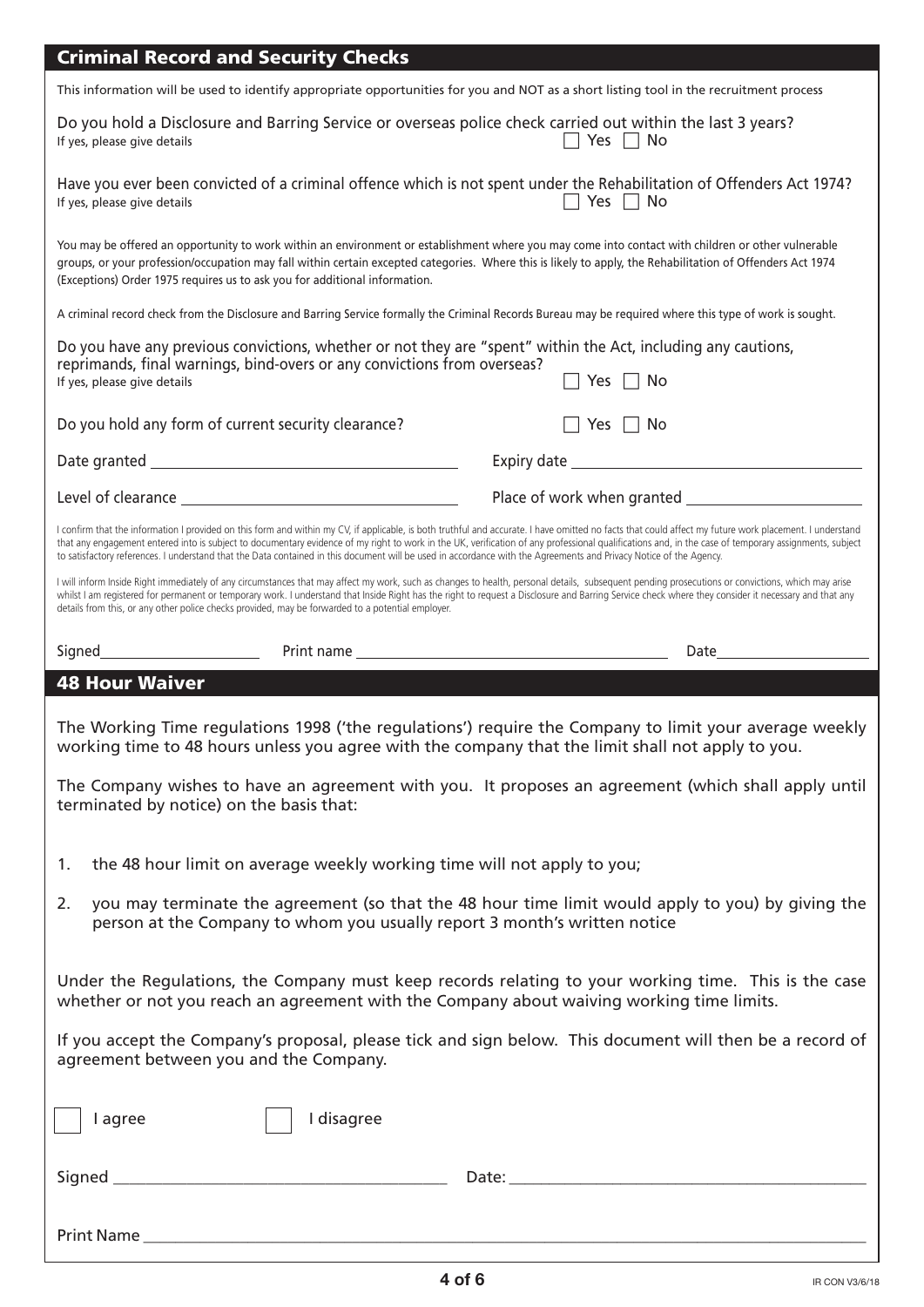| <b>Health &amp; Safety</b>                                                                                                          |                                                                                                                                                                                                                                                                                                                                                                                                                                                                                                                                            | <b>CONSULTANTS INTERVIEW NOTES</b> |  |
|-------------------------------------------------------------------------------------------------------------------------------------|--------------------------------------------------------------------------------------------------------------------------------------------------------------------------------------------------------------------------------------------------------------------------------------------------------------------------------------------------------------------------------------------------------------------------------------------------------------------------------------------------------------------------------------------|------------------------------------|--|
|                                                                                                                                     | Please give details of any current Health & Safety qualifications / certificates / tickets currently held.                                                                                                                                                                                                                                                                                                                                                                                                                                 |                                    |  |
|                                                                                                                                     |                                                                                                                                                                                                                                                                                                                                                                                                                                                                                                                                            |                                    |  |
|                                                                                                                                     |                                                                                                                                                                                                                                                                                                                                                                                                                                                                                                                                            |                                    |  |
|                                                                                                                                     |                                                                                                                                                                                                                                                                                                                                                                                                                                                                                                                                            |                                    |  |
| CSCS - Yes                                                                                                                          | <b>No</b>                                                                                                                                                                                                                                                                                                                                                                                                                                                                                                                                  |                                    |  |
| Please indicate P.P.E. you have (please tick)                                                                                       |                                                                                                                                                                                                                                                                                                                                                                                                                                                                                                                                            |                                    |  |
| <b>Hard Hat</b>                                                                                                                     | Safety Boots                                                                                                                                                                                                                                                                                                                                                                                                                                                                                                                               | Hi-Viz Jacket                      |  |
| <b>Data Protection &amp; Declaration</b>                                                                                            |                                                                                                                                                                                                                                                                                                                                                                                                                                                                                                                                            |                                    |  |
|                                                                                                                                     | The company is a recruitment business which provides work-finding services to work-seekers/candidates.<br>In order for us to perform our contract with you, the company must process personal data so that it can<br>provide these services – in doing so, the company acts as a data controller.                                                                                                                                                                                                                                          |                                    |  |
| administration, payroll and employment<br>In order to fulfil a contract with you<br>To comply with legal or regulatory requirements | We may use the personal information collected for the following purposes:<br>To provide you with temporary and permanent recruitment, work finding and related services such as<br>To protect the legitimate interests of the company or third parties                                                                                                                                                                                                                                                                                     |                                    |  |
| services.                                                                                                                           | We may use your personal information to pass on to clients, employers and payroll providers that we<br>contract with to provide you with work-finding services. This may be by email notifications or other<br>communications such as mail, telephone, SMS on the basis that such use is necessary for the purposes of<br>the legitimate interests pursued by us, or in order for us to perform our contract with you. You may be<br>contacted directly by these companies for the purpose of work-finding services, employment or payroll |                                    |  |
| services, employment or payroll services.                                                                                           | We do not share personal information with third parties unrelated to the recruitment/work-finding                                                                                                                                                                                                                                                                                                                                                                                                                                          |                                    |  |
|                                                                                                                                     | Full details of our Privacy Notice are available publicly on our company website.                                                                                                                                                                                                                                                                                                                                                                                                                                                          |                                    |  |
| <b>Declaration</b><br>inform the company if I wish this to change.                                                                  | I understand that my details will remain on file to be considered for any current or future positions. I will                                                                                                                                                                                                                                                                                                                                                                                                                              |                                    |  |
|                                                                                                                                     | I declare that I have answered the questions honestly and fully. I realise that any false or incomplete<br>statements on my part could result in my registration or temporary work being withdrawn. I acknowledge<br>my personal data will be used as outlined above and in accordance with the company's full Privacy Notice.                                                                                                                                                                                                             |                                    |  |
| Signed                                                                                                                              | Print name __                                                                                                                                                                                                                                                                                                                                                                                                                                                                                                                              | Date                               |  |